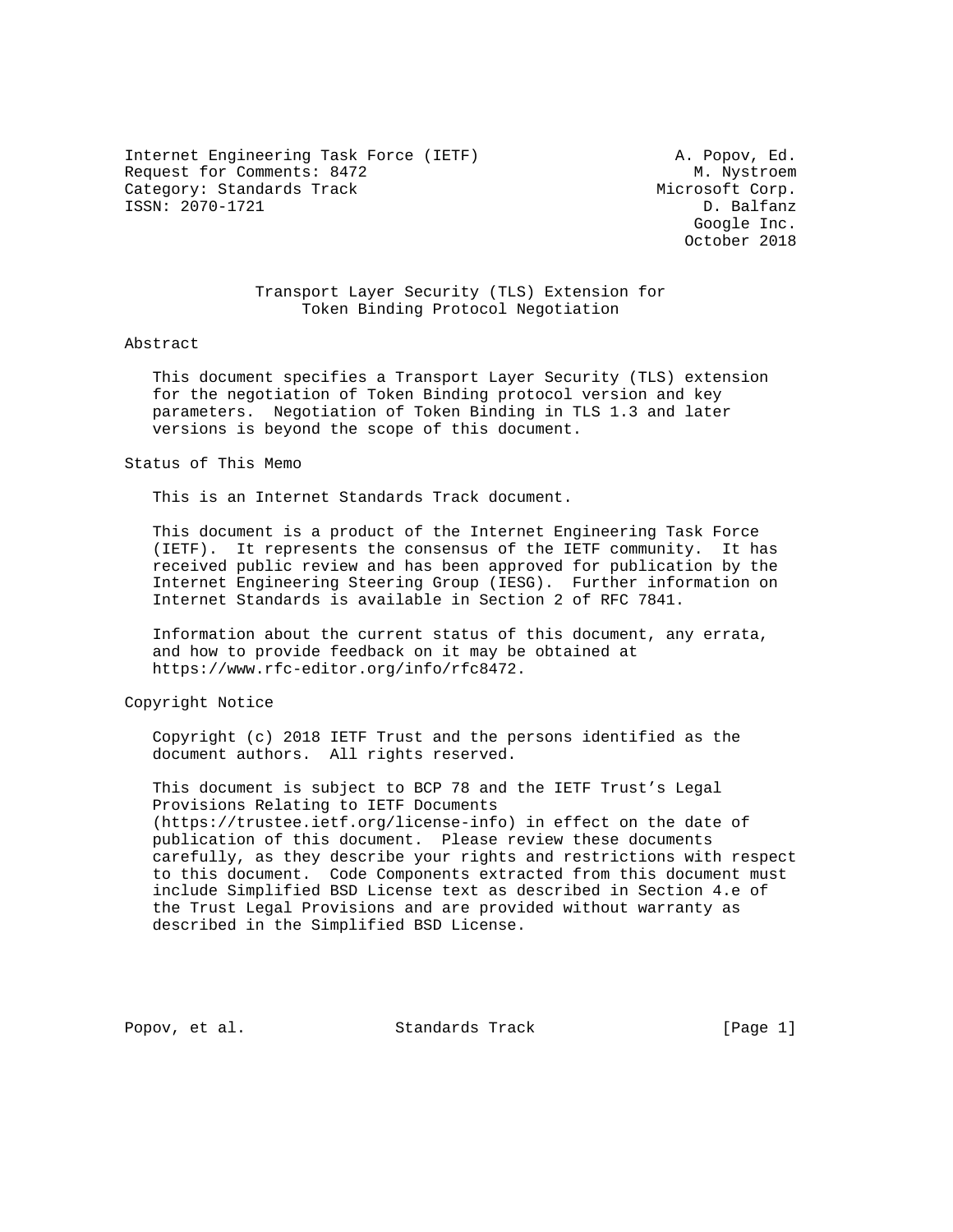Table of Contents

|                                                                     | -2 |
|---------------------------------------------------------------------|----|
|                                                                     |    |
| Token Binding Negotiation ClientHello Extension                     | 2  |
| Token Binding Negotiation ServerHello Extension<br>3.               | 3  |
| Negotiating Token Binding Protocol Version and Key Parameters<br>4. | 4  |
| 5 <sub>1</sub>                                                      | 6  |
|                                                                     | 6  |
|                                                                     | 6  |
| 6.2. Triple Handshake Vulnerability in TLS 1.2 and Older TLS        |    |
|                                                                     | 6  |
|                                                                     |    |
| Normative References<br>7.1.                                        | 7  |
| 7.2. Informative References                                         | 7  |
|                                                                     | 8  |
|                                                                     | 8  |

## 1. Introduction

 In order to use the Token Binding protocol [RFC8471], the client and server need to agree on the Token Binding protocol version and the parameters (signature algorithm and length) of the Token Binding key. This document specifies a new TLS [RFC5246] extension to accomplish this negotiation without introducing additional network round trips in TLS 1.2 and earlier versions. [TOKENBIND-TLS13] addresses Token Binding in TLS 1.3. The negotiation of the Token Binding protocol and key parameters in combination with TLS 1.3 and later versions is beyond the scope of this document. (Note: This document deals with TLS 1.2 and therefore refers to RFC 5246 (which has been obsoleted by RFC 8446). [TOKENBIND-TLS13] addresses Token Binding in TLS 1.3).

### 1.1. Requirements Language

 The key words "MUST", "MUST NOT", "REQUIRED", "SHALL", "SHALL NOT", "SHOULD", "SHOULD NOT", "RECOMMENDED", "NOT RECOMMENDED", "MAY", and "OPTIONAL" in this document are to be interpreted as described in BCP 14 [RFC2119] [RFC8174] when, and only when, they appear in all capitals, as shown here.

2. Token Binding Negotiation ClientHello Extension

 The client uses the "token\_binding" TLS extension to indicate the highest supported Token Binding protocol version and key parameters.

```
 enum {
   token_binding(24), (65535)
} ExtensionType;
```
Popov, et al. Standards Track [Page 2]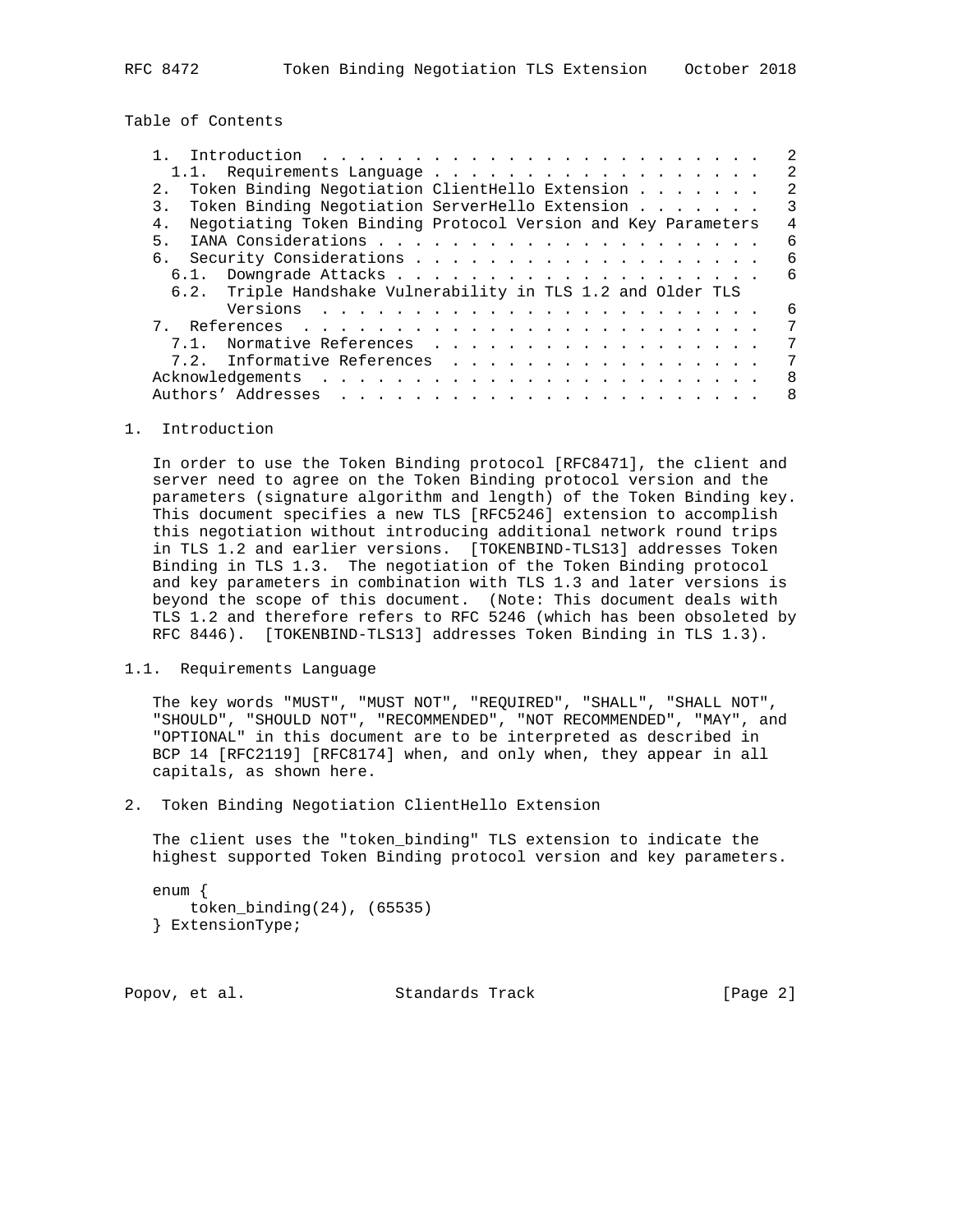```
 The "extension_data" field of this extension contains a
"TokenBindingParameters" value.
struct {
   uint8 major;
   uint8 minor;
} TB_ProtocolVersion;
enum {
   rsa2048_pkcs1.5(0), rsa2048_pss(1), ecdsap256(2), (255)
} TokenBindingKeyParameters;
struct {
   TB_ProtocolVersion token_binding_version;
    TokenBindingKeyParameters key_parameters_list<1..2^8-1>
} TokenBindingParameters;
```
 "token\_binding\_version" indicates the version of the Token Binding protocol the client wishes to use during this connection. If the client supports multiple Token Binding protocol versions, it SHOULD indicate the latest supported version (the one with the highest TB\_ProtocolVersion.major and TB\_ProtocolVersion.minor) in TokenBindingParameters.token\_binding\_version. For example, if the client supports versions  $\{1, 0\}$  and  $\{0, 13\}$  of the Token Binding protocol, it SHOULD indicate version  $\{1, 0\}$ . Please note that the server MAY select any lower protocol version; see Section 3 ("Token Binding Negotiation ServerHello Extension") for more details. If the client does not support the Token Binding protocol version selected by the server, then the connection proceeds without Token Binding. [RFC8471] describes version {1, 0} of the protocol.

 Please note that the representation of the Token Binding protocol version using two octets ("major" and "minor") is for human convenience only and carries no protocol significance.

 "key\_parameters\_list" contains the list of identifiers of the Token Binding key parameters supported by the client, in descending order of preference. [RFC8471] establishes an IANA registry for Token Binding key parameters identifiers.

3. Token Binding Negotiation ServerHello Extension

 The server uses the "token\_binding" TLS extension to indicate support for the Token Binding protocol and to select the protocol version and key parameters.

Popov, et al. Standards Track [Page 3]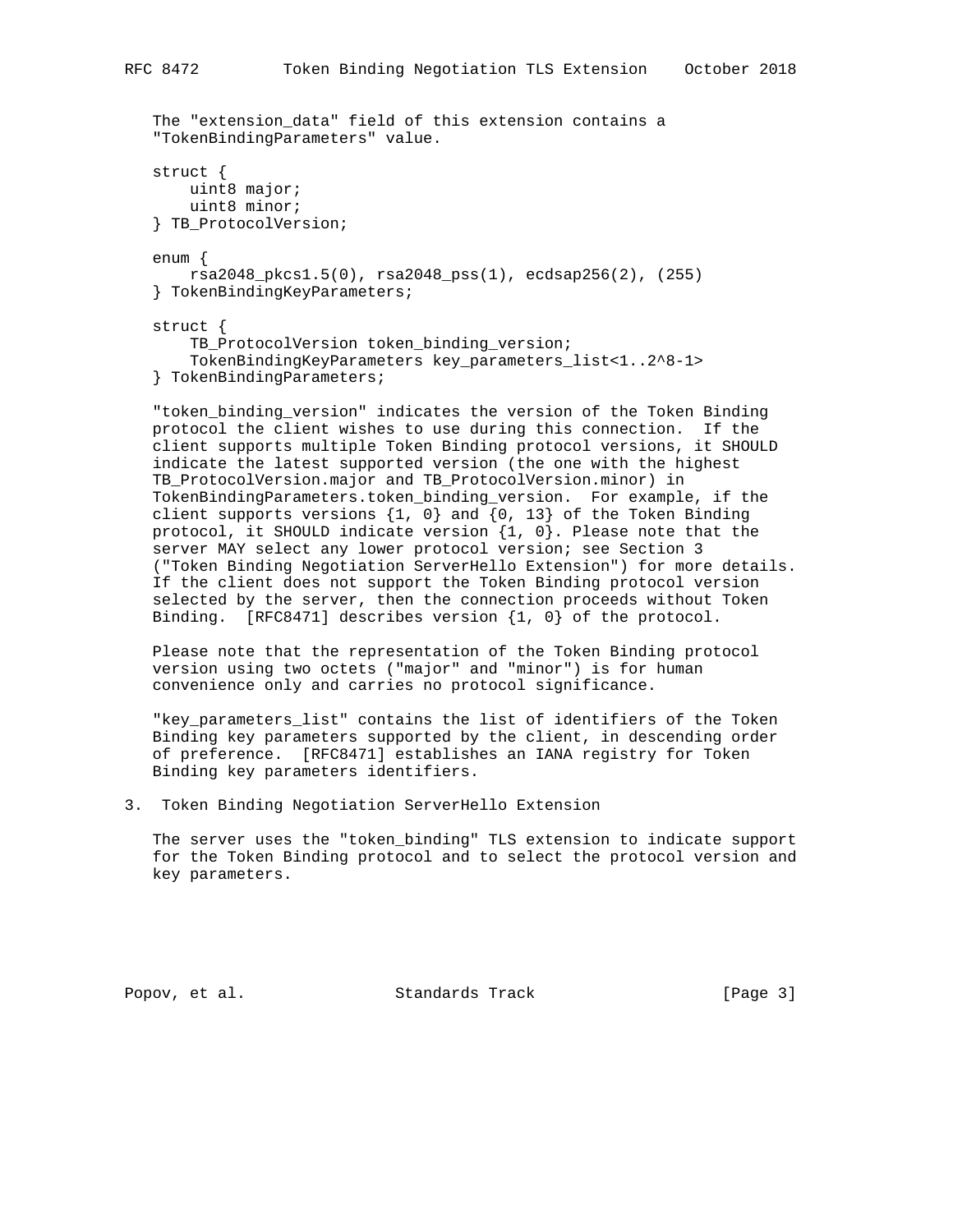The server that supports Token Binding and receives a ClientHello message containing the "token\_binding" extension will include the "token\_binding" extension in the ServerHello if all of the following conditions are satisfied:

- 1. The server supports the Token Binding protocol version offered by the client, or a lower version.
- 2. The server finds acceptable Token Binding key parameters in the client's list.
- 3. The server is also negotiating the extended master secret [RFC7627] and renegotiation indication [RFC5746] TLS extensions. This requirement applies when TLS 1.2 or an older TLS version is used (see Section 6 ("Security Considerations") for more details).

 The server will ignore any key parameters that it does not recognize. The "extension\_data" field of the "token\_binding" extension is structured the same as described above for the client "extension\_data".

"token\_binding\_version" contains the lower of:

- o the Token Binding protocol version offered by the client in the "token\_binding" extension, and
- o the highest Token Binding protocol version supported by the server.

 "key\_parameters\_list" contains exactly one Token Binding key parameters identifier selected by the server from the client's list.

4. Negotiating Token Binding Protocol Version and Key Parameters

 It is expected that a server will have a list of Token Binding key parameters identifiers that it supports, in preference order. The server MUST only select an identifier that the client offered. The server SHOULD select the most highly preferred key parameters identifier it supports, which is also advertised by the client. In the event that the server supports none of the key parameters that the client advertises, then the server MUST NOT include the "token\_binding" extension in the ServerHello.

Popov, et al. Standards Track [Page 4]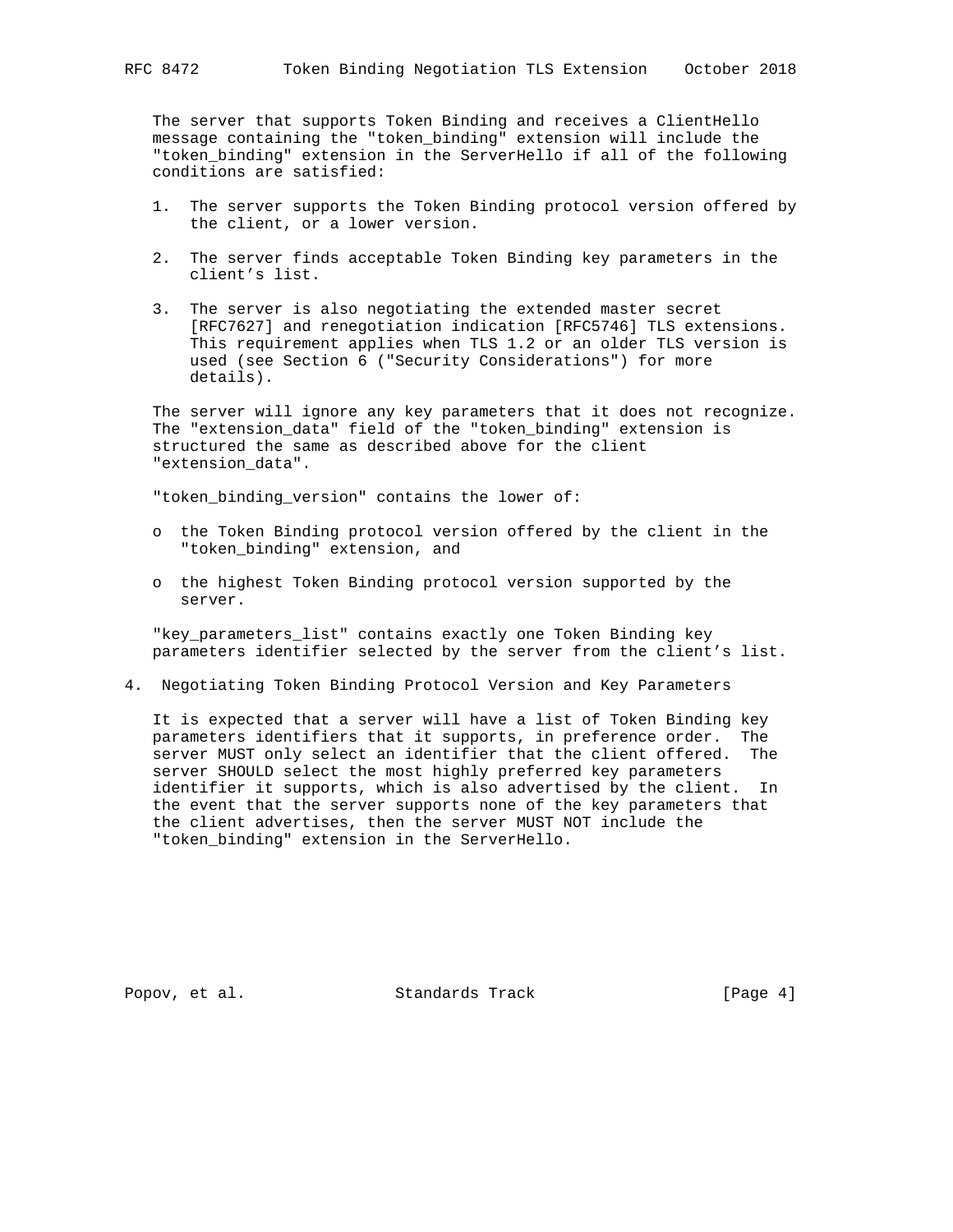The client receiving the "token\_binding" extension MUST terminate the handshake with a fatal "unsupported\_extension" alert if any of the following conditions are true:

- 1. The client did not include the "token\_binding" extension in the ClientHello.
- 2. "token\_binding\_version" is higher than the Token Binding protocol version advertised by the client.
- 3. "key\_parameters\_list" includes more than one Token Binding key parameters identifier.
- 4. "key\_parameters\_list" includes an identifier that was not advertised by the client.
- 5. TLS 1.2 or an older TLS version is used, but the extended master secret [RFC7627] and TLS renegotiation indication [RFC5746] extensions are not negotiated (see Section 6 ("Security Considerations") for more details).

 If the "token\_binding" extension is included in the ServerHello and the client supports the Token Binding protocol version selected by the server, it means that the version and key parameters have been negotiated between the client and the server and SHALL be definitive for the TLS connection. TLS 1.2 and earlier versions support renegotiation, which allows the client and server to renegotiate the Token Binding protocol version and key parameters on the same connection. The client MUST use the negotiated key parameters in the "provided\_token\_binding" as described in [RFC8471].

 If the client does not support the Token Binding protocol version selected by the server, then the connection proceeds without Token Binding. There is no requirement for the client to support any Token Binding versions other than the one advertised in the client's "token\_binding" extension.

 Client and server applications can choose to handle failure to negotiate Token Binding in a variety of ways: continue using the connection as usual, shorten the lifetime of tokens issued during this connection, require stronger authentication, terminate the connection, etc.

 The Token Binding protocol version and key parameters are negotiated for each TLS connection, which means that the client and server include their "token\_binding" extensions in both the full TLS handshake that establishes a new TLS session and the subsequent abbreviated TLS handshakes that resume the TLS session.

Popov, et al. Standards Track [Page 5]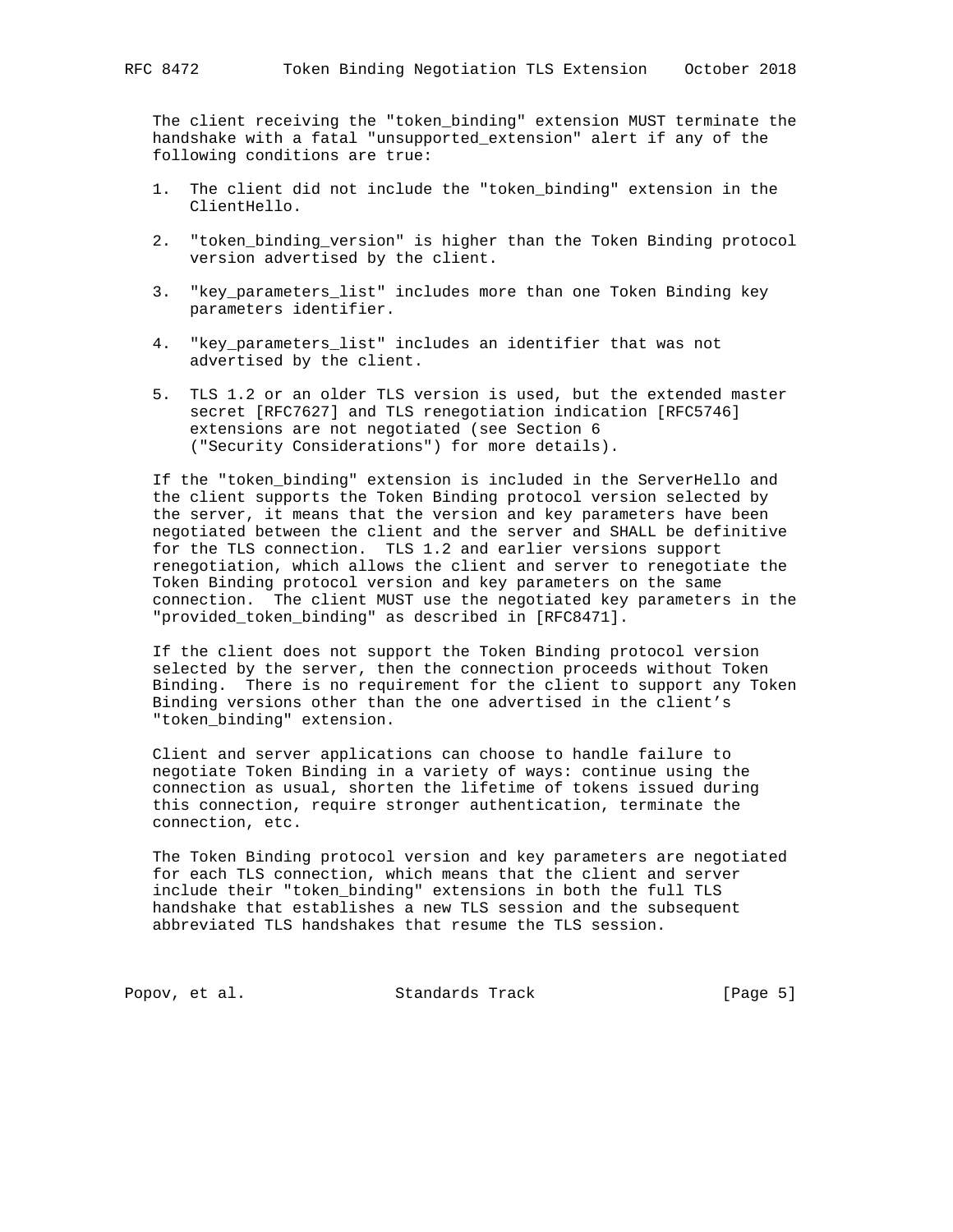# 5. IANA Considerations

 This document updates the "TLS ExtensionType Values" registry. The registration for the "token\_binding" TLS extension is as follows:

Value: 24

Extension name: token\_binding

Recommended: Yes

Reference: This document

 This document uses the "Token Binding Key Parameters" registry created by [RFC8471]. This document creates no new registrations in the registry.

- 6. Security Considerations
- 6.1. Downgrade Attacks

 The Token Binding protocol version and key parameters are negotiated via the "token\_binding" extension within the TLS handshake. TLS detects handshake message modification by active attackers; therefore, it is not possible for an attacker to remove or modify the "token\_binding" extension without breaking the TLS handshake. The signature algorithm and key length used in the Token Binding of type "provided\_token\_binding" MUST match the parameters negotiated via the "token\_binding" extension.

6.2. Triple Handshake Vulnerability in TLS 1.2 and Older TLS Versions

 The Token Binding protocol relies on the TLS exporters [RFC5705] to associate a TLS connection with a Token Binding. The triple handshake attack [TRIPLE-HS] is a known vulnerability in TLS 1.2 and older TLS versions; it allows an attacker to synchronize keying material between TLS connections. The attacker can then successfully replay bound tokens. For this reason, the Token Binding protocol MUST NOT be negotiated with these TLS versions, unless the extended master secret [RFC7627] and renegotiation indication [RFC5746] TLS extensions have also been negotiated.

Popov, et al. Standards Track [Page 6]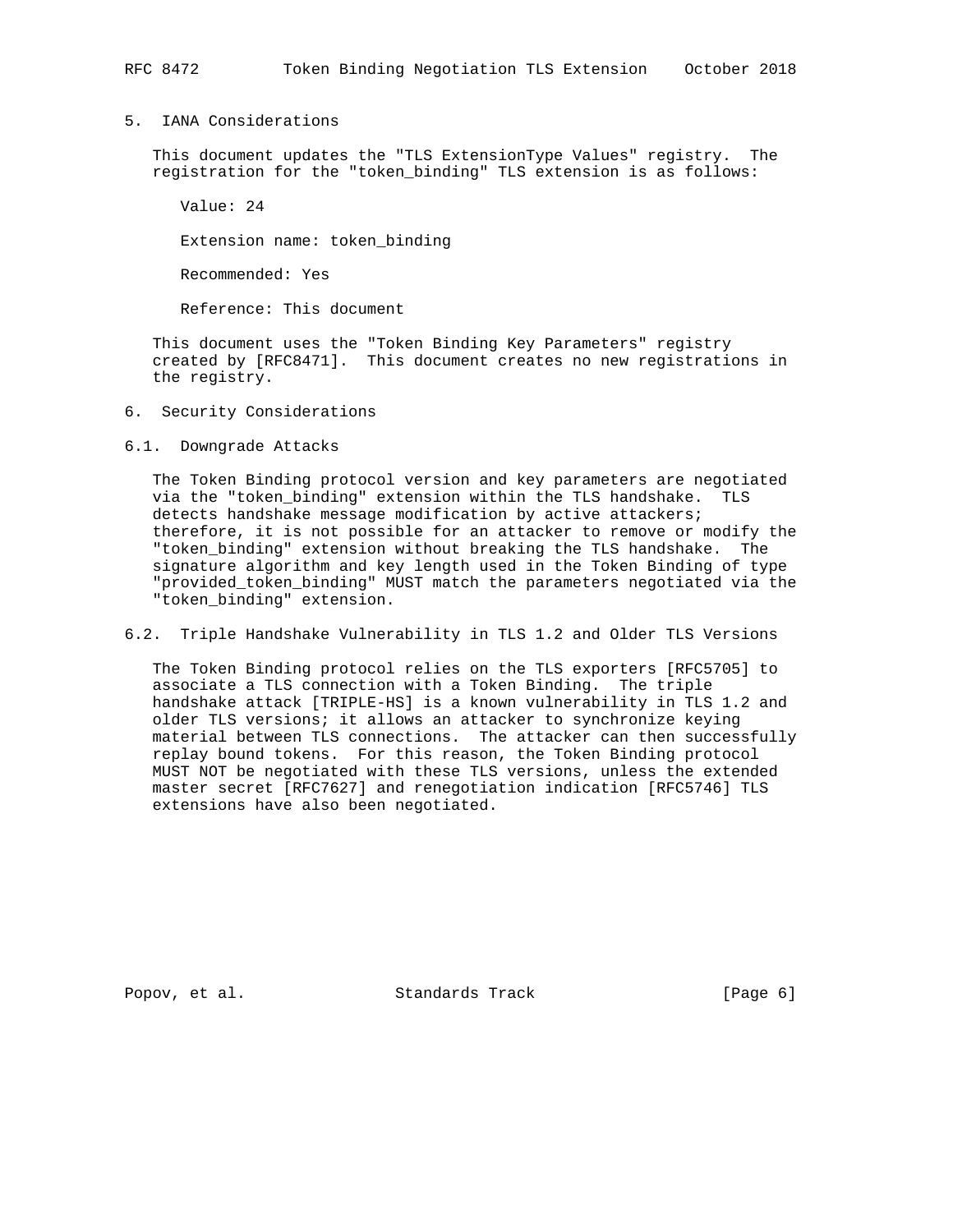## 7. References

- 7.1. Normative References
	- [RFC2119] Bradner, S., "Key words for use in RFCs to Indicate Requirement Levels", BCP 14, RFC 2119, DOI 10.17487/RFC2119, March 1997, <https://www.rfc-editor.org/info/rfc2119>.
	- [RFC5246] Dierks, T. and E. Rescorla, "The Transport Layer Security (TLS) Protocol Version 1.2", RFC 5246, DOI 10.17487/RFC5246, August 2008, <https://www.rfc-editor.org/info/rfc5246>.
	- [RFC5705] Rescorla, E., "Keying Material Exporters for Transport Layer Security (TLS)", RFC 5705, DOI 10.17487/RFC5705, March 2010, <https://www.rfc-editor.org/info/rfc5705>.
	- [RFC5746] Rescorla, E., Ray, M., Dispensa, S., and N. Oskov, "Transport Layer Security (TLS) Renegotiation Indication Extension", RFC 5746, DOI 10.17487/RFC5746, February 2010, <https://www.rfc-editor.org/info/rfc5746>.
	- [RFC7627] Bhargavan, K., Ed., Delignat-Lavaud, A., Pironti, A., Langley, A., and M. Ray, "Transport Layer Security (TLS) Session Hash and Extended Master Secret Extension", RFC 7627, DOI 10.17487/RFC7627, September 2015, <https://www.rfc-editor.org/info/rfc7627>.
	- [RFC8174] Leiba, B., "Ambiguity of Uppercase vs Lowercase in RFC 2119 Key Words", BCP 14, RFC 8174, DOI 10.17487/RFC8174, May 2017, <https://www.rfc-editor.org/info/rfc8174>.
	- [RFC8471] Popov, A., Ed., Nystroem, M., Balfanz, D., and J. Hodges, "The Token Binding Protocol Version 1.0", RFC 8471, DOI 10.17487/RFC8471, October 2018, <https://www.rfc-editor.org/info/rfc8471>.
- 7.2. Informative References

[TOKENBIND-TLS13]

 Harper, N., "Token Binding for Transport Layer Security (TLS) Version 1.3 Connections", Work in Progress, draft-ietf-tokbind-tls13-01, May 2018.

Popov, et al. Standards Track [Page 7]